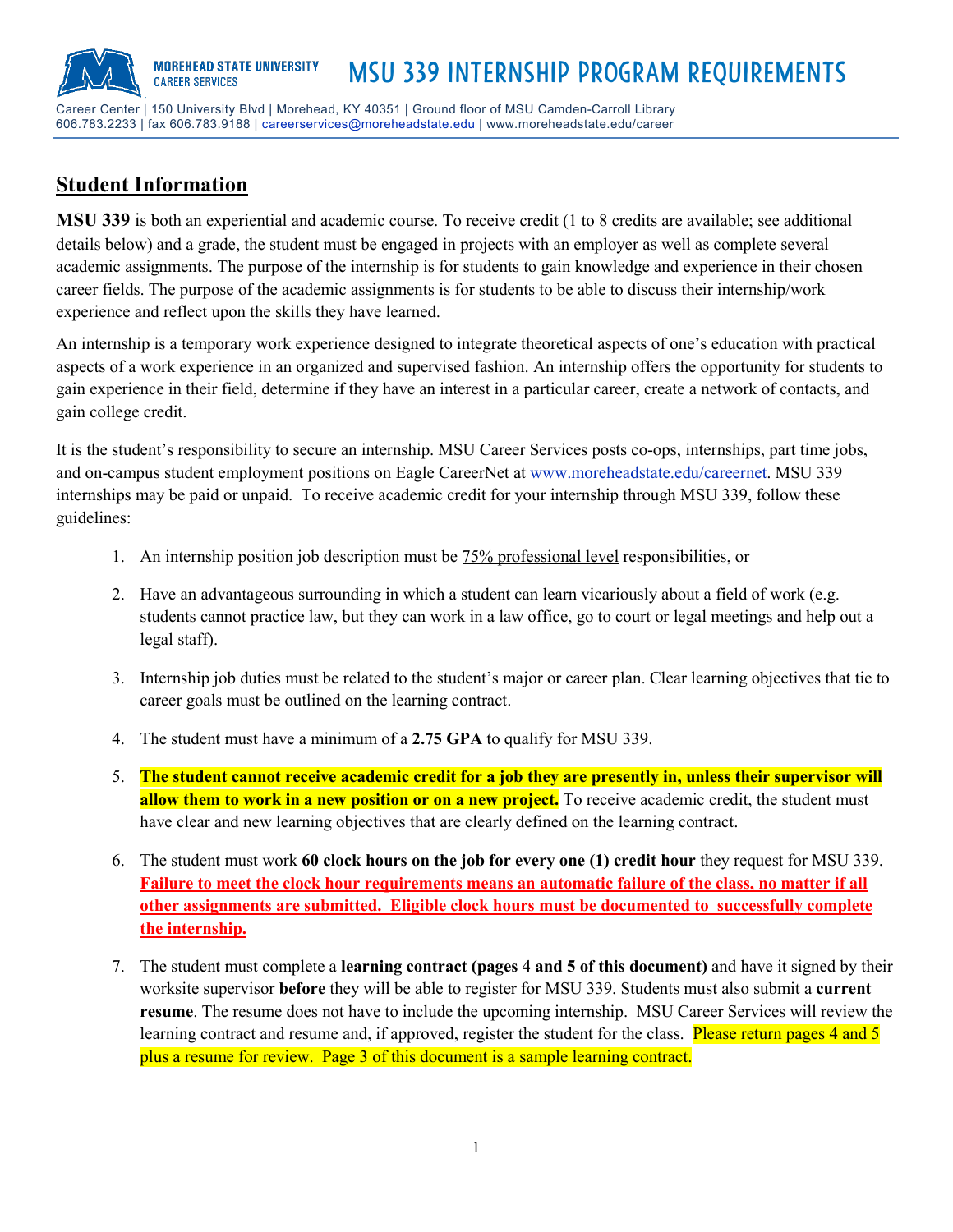Msu 339 internship program requirements **MOREHEAD STATE UNIVERSITY CAREER SERVICES** 

Career Center | 150 University Blvd | Morehead, KY 40351 | Ground floor of MSU Camden-Carroll Library 606.783.2233 | fax 606.783.9188 | careerservices@moreheadstate.edu | www.moreheadstate.edu/career

# **Academic Components for MSU 339**

Communication with students will be through **BLACKBOARD** as the academic component of this course is online.

#### **Assignments include:**

- Skills self-assessment at beginning and end of internship/semester
- Report Internship in Eagle CareerNet
- Reflective Journal Mid Term
- Resume (updated to show internship experience)
- On-line interview
- Evaluation by site supervisor
- Log of hours

## **Information for the Employer** (students, please provide this to the employer)

- 1. The work site supervisor will be required to submit a written evaluation of the student's performance and progress one week prior to the end of the semester (forms will be provided to you by the student).
- 2. The supervisor's evaluation helps determine the student's grade, please give a fair and critical evaluation of the student's performance as a professional.
- 3. Provide student with a **bona fide career related work experience. 75% of duties should be professional level.**
- 4. Comply with all federal and state employment, safety, and civil rights laws applicable.
- 5. Serve as a mentor and role model.
- 6. Allow the student to actively contribute to the work site activities while he/she is learning from you. Challenge the student with projects and responsibilities that require the application of skills and knowledge.
- 7. Employers agree to provide the student, at minimum, the number of clock hours established in the learning contract. Unless the student is ill, or has some other catastrophic situation, they are expected to work on the days/times you assign. If they fail to abide by this, there is NO expectation that an employer provide supplemental work in order for the student to meet their clock-hour obligations. Be sure to communicate your expectations clearly and specify to the student if you expect them to work over MSU breaks, or holidays, when signing the contract.
- 8. Students are enrolled at MSU and can present verification of academic credit if needed.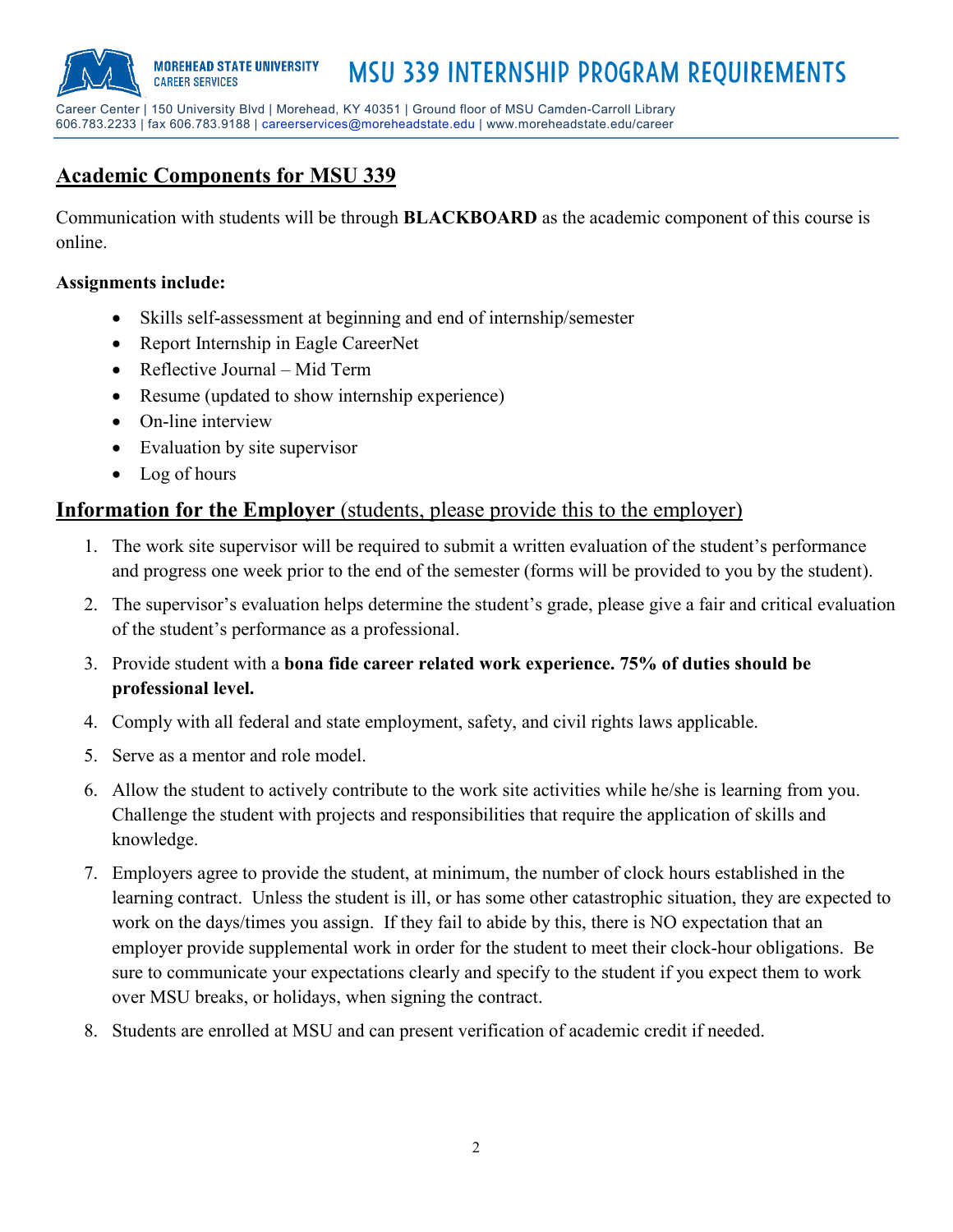

# 606.783.2233 | fax 606.783.9188 | careerservices@moreheadstate.edu | www.moreheadstate.edu/career

### **Sample: The details of your learning contract will be reviewed carefully. Here is an example of how to complete the job description and learning objectives section.**

#### Intern Job Title: Installation & Equipment Specialist – Mike's Satellite Company

Intern Job Description:

Intern will take on a new project and learn to answer equipment related questions from customers who purchase our equipment. He/she will demonstrate how the equipment works to customers, both residential and commercial. The intern will perform basic carpentry & wiring for the distribution of coaxial cable in a residence or business. They will work with other employees to test and evaluate equipment for technical trouble shooting.

Learning Objectives (What skills will you develop during this internship that will relate to your career goals?):

- I will learn the installation side of the satellite business (currently I am in the billing department).
- I will be able to get the skills (equipment trouble shooting, servicing, construction, carpentry, wiring and driving the installation van) I need to advance myself in the company.
- This will help me when I apply for a project manager position as I will be cross-trained and have experience in both office and field work.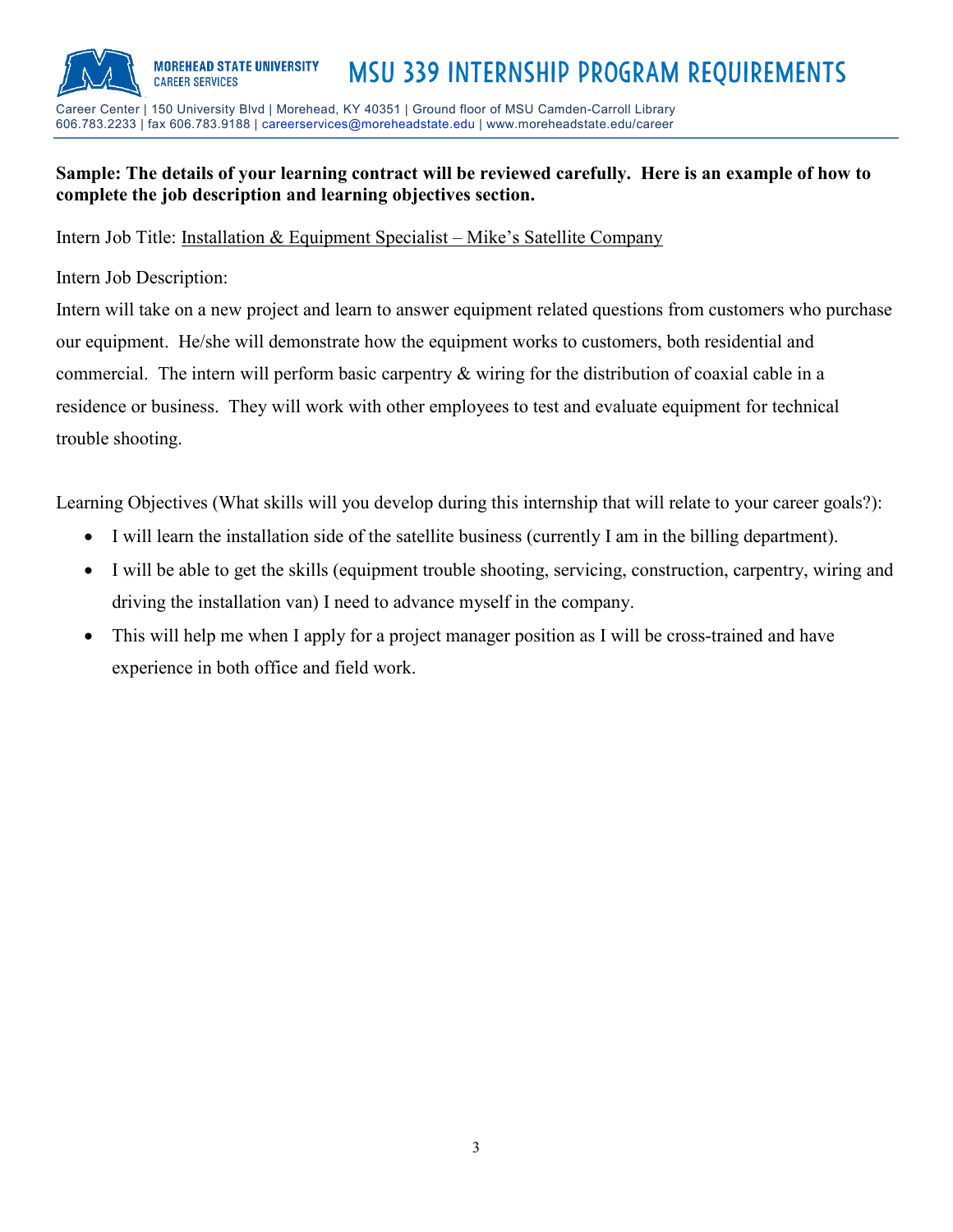#### **MOREHEAD STATE UNIVERSITY** MSu 339 Learning Contract **CAREER SERVICES**

Career Center | 150 University Blvd | Morehead, KY 40351 | Ground floor of MSU Camden-Carroll Library 606.783.2233 | fax 606.783.9188 | careerservices@moreheadstate.edu | www.moreheadstate.edu/career

| <b>Learning Contract (Must be Typed)</b>                                                                                                                                                                                                                                                                                     |                                                            | Semester /20                                                                                        |        |  |  |  |  |
|------------------------------------------------------------------------------------------------------------------------------------------------------------------------------------------------------------------------------------------------------------------------------------------------------------------------------|------------------------------------------------------------|-----------------------------------------------------------------------------------------------------|--------|--|--|--|--|
| How many credit hours are you seeking through MSU 339? Note: 1 to 8 credits are available. For every 1<br>credit earned, 60 clocked hours must be completed for your work site. For example, 3 credits earned will require 180<br>clocked hours. 8 credits would require 480 clocked hours of work time across the semester. |                                                            |                                                                                                     |        |  |  |  |  |
|                                                                                                                                                                                                                                                                                                                              |                                                            |                                                                                                     |        |  |  |  |  |
|                                                                                                                                                                                                                                                                                                                              |                                                            |                                                                                                     |        |  |  |  |  |
| Address:<br>Full                                                                                                                                                                                                                                                                                                             |                                                            |                                                                                                     |        |  |  |  |  |
| Email:<br>Phone:                                                                                                                                                                                                                                                                                                             |                                                            |                                                                                                     |        |  |  |  |  |
|                                                                                                                                                                                                                                                                                                                              |                                                            |                                                                                                     |        |  |  |  |  |
| I have attached a copy of my current resume.                                                                                                                                                                                                                                                                                 |                                                            | Is my internship in-person/on-site? $Yes$   $No$                                                    |        |  |  |  |  |
|                                                                                                                                                                                                                                                                                                                              |                                                            |                                                                                                     |        |  |  |  |  |
|                                                                                                                                                                                                                                                                                                                              |                                                            |                                                                                                     |        |  |  |  |  |
|                                                                                                                                                                                                                                                                                                                              |                                                            |                                                                                                     |        |  |  |  |  |
|                                                                                                                                                                                                                                                                                                                              |                                                            |                                                                                                     |        |  |  |  |  |
| Intern Job Title:                                                                                                                                                                                                                                                                                                            |                                                            |                                                                                                     |        |  |  |  |  |
| Intern Job Description:                                                                                                                                                                                                                                                                                                      |                                                            |                                                                                                     |        |  |  |  |  |
| Learning Objectives (What skills will you develop during this internship that will relate to your career goals?):                                                                                                                                                                                                            |                                                            |                                                                                                     |        |  |  |  |  |
| The student and work-site supervisor agree to comply with all stipulations of requirements.                                                                                                                                                                                                                                  |                                                            |                                                                                                     |        |  |  |  |  |
| (student signature)<br>(date)                                                                                                                                                                                                                                                                                                |                                                            | (work-site supervisor signature)                                                                    | (date) |  |  |  |  |
| (Career Services Internship Coordinator, Morehead State University)                                                                                                                                                                                                                                                          |                                                            | (date)                                                                                              |        |  |  |  |  |
|                                                                                                                                                                                                                                                                                                                              | Pages 4 & 5 of this document must be signed by the student | (Email typed contract and resume to careerservices@moreheadstate.edu with the subject as "MSU 339") |        |  |  |  |  |